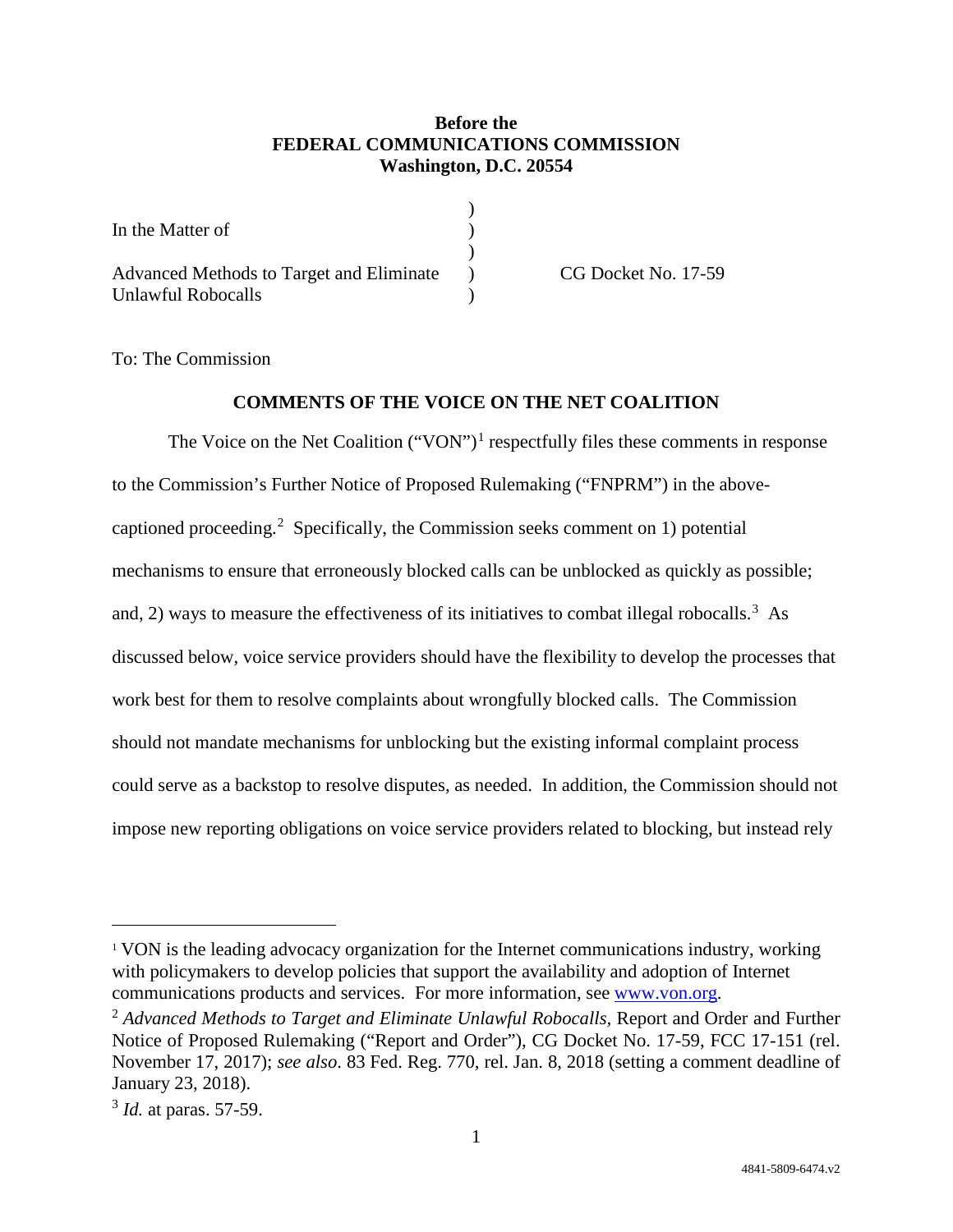on data from its and the Federal Trade Commission's complaint databases to measure the effectiveness of permissive blocking.

#### **DISCUSSION**

VON supports the Commission's decision to permit voice service providers to block telephone calls that are likely to be illegal and in many cases will result in fraud or identity theft.<sup>4</sup> However, as VON cautioned in in its initial comments in this proceeding, call blocking is an extreme response that may lead to unintended consequences, particularly when used with new technologies and services.<sup>5</sup> The public's perception of the reliability of the nation's communications network must be balanced with policy decisions to stop illegal robocalls.

**Erroneous call blocking.** Thus, the Commission now logically addresses how callers may challenge a service provider's decision to block certain suspect calls. The FNPRM lacks specific proposals (there are no proposed rules) but asks a series of important questions on how callers and service providers should manage disputes under the new rules. VON believes the Commission should proceed deliberately to give voice service providers time to determine how and whether they will block calls, and, if they do, gauge whether blocking was appropriate.

As an initial point, these comments focus on the process for calls blocked by an intermediate or terminating carrier.<sup>6</sup> In those circumstances, blocking voice service providers may notify originating carriers when their customers' calls are blocked. For VoIP networks, the

 $\overline{a}$ 

<sup>4</sup> *Advanced Methods to Target and Eliminate Unlawful Robocalls,* Report and Order and Further Notice of Proposed Rulemaking, CG Docket No. 17-59, FCC 17-151 (rel. November 17, 2017); *see also*. 83 Fed. Reg. 1566, rel. Jan. 12, 2018 (establishing February 12, 2018, as the effective date for new rules).

<sup>&</sup>lt;sup>5</sup> Comments of the Voice on the Net Coalition, CG Docket No. 17-59, filed June 30, 2017, at 1, 3-6 (noting specific use cases where legal calls may be blocked).

 $6$  In cases where the originating voice service provider blocks the call, VON expects that the provider's terms of service would provide an aggrieved customer appropriate recourse and opportunity to prevent future blocking.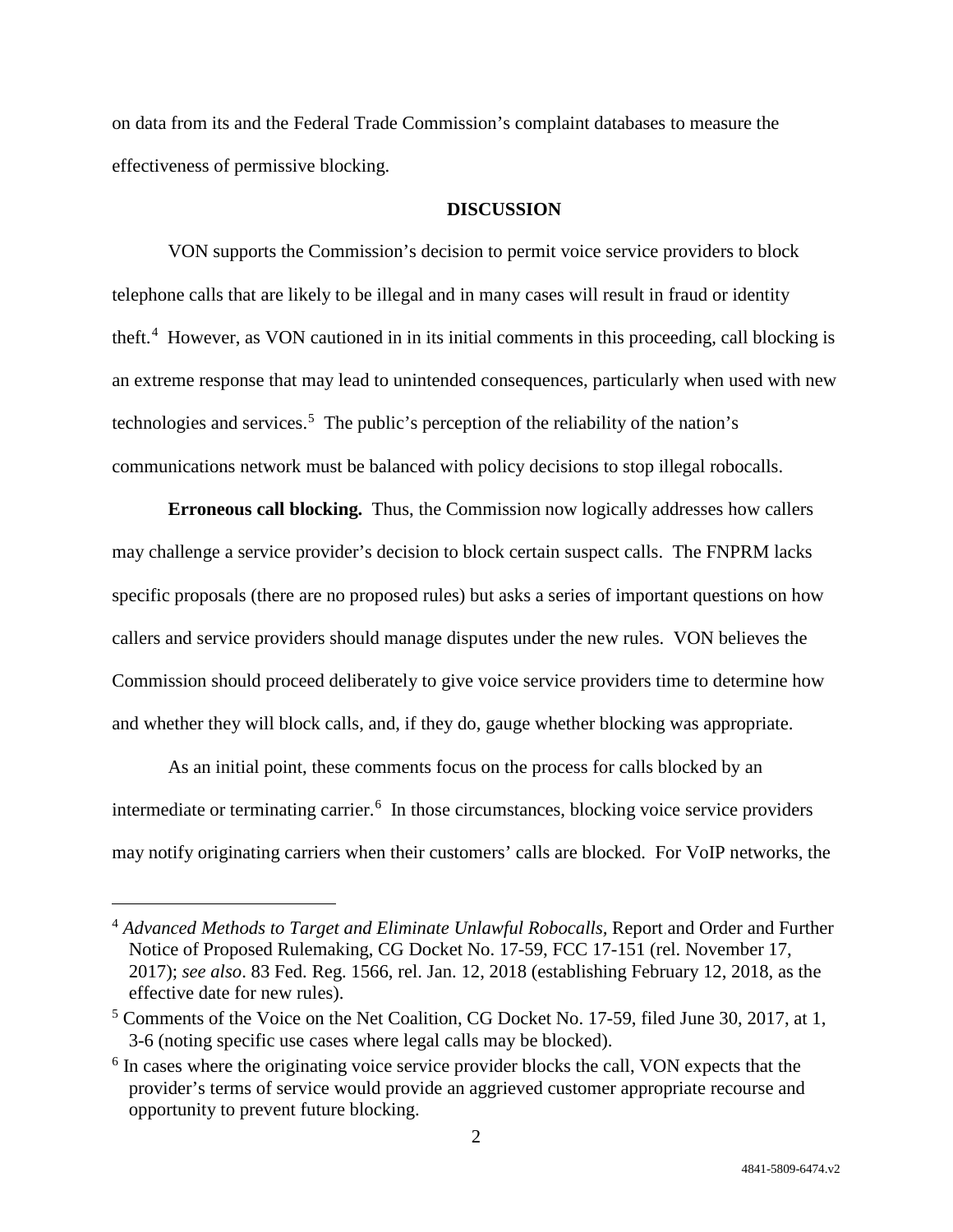Internet Engineering Task Force has developed a way to do this in signaling via a SIP response code, specifically a "607" signal back to the originating carrier for unwanted calls (see RFC 8197). The originating carrier could translate this signal to their customers through either a recording or a textual display. VON does not believe there is a separate need for a blocking provider to notify callers that their calls were blocked, as it should be obvious when those calls are not completed.

Eventually, calls may be blocked that should not be blocked. In those circumstances, VON recommends that it would be most efficient for callers and voice service providers to resolve those issues amongst themselves, without FCC involvement. Each provider should have the flexibility to develop the methods that best suit their own processes. VON expects that it could take a voice service provider one to four weeks to research a claim of erroneous blocking (depending on the volume of unblocking requests). If it is determined that calls were erroneously blocked, the blocking voice service provider should cease blocking as soon as reasonably practicable. The Commission should not impose specific timeframes on this process because claims will need to be evaluated on a case-by-case basis.

If callers and voice service providers cannot amicably resolve blocking disputes, the existing Commission informal complaint process may be used as a backstop. In those instances, the FCC should minimize procedural requirements and commit to resolving the dispute within a specific period (e.g., within 90 days after the complaint is served). Either the blocked voice service provider or the blocked caller would have standing to file an informal complaint.

**Measuring effectiveness.** Finally, the FCC should not adopt a reporting obligation for voice service providers related to call blocking. The FCC (and FTC) should instead monitor trends in consumer complaints and use their own databases to determine whether its initiatives

4841-5809-6474.v2

3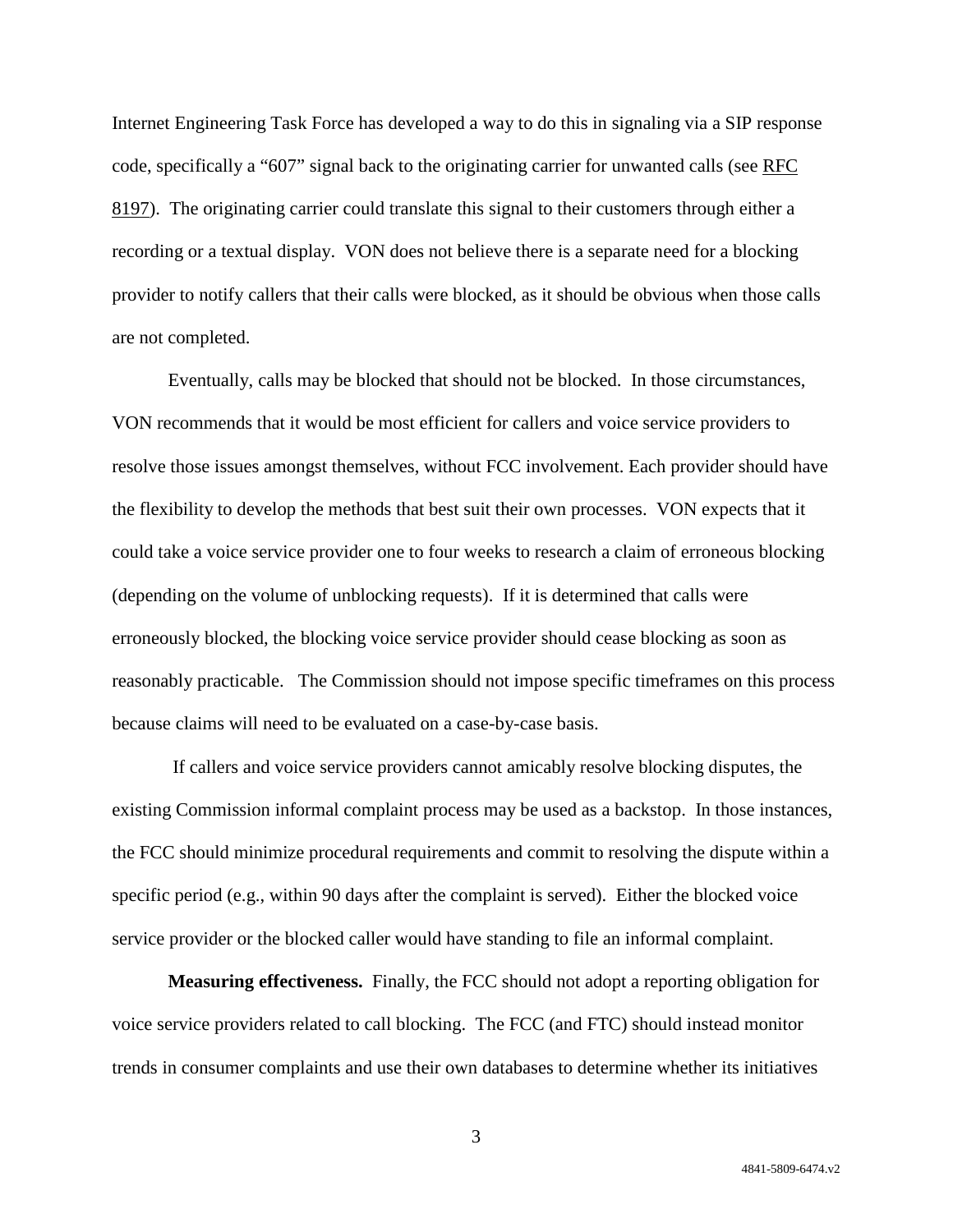are working. VON would be particularly concerned about a requirement to report false positives – which are arguably violations of the FCC's call blocking rules. As an initial matter, it may not always be clear how to define a false positive. In addition, an obligation to report false positives could lead to the perverse result of voice service providers not blocking (to avoid disclosing potential FCC violations) and an increase in the number of illegal robocalls.

A new reporting obligation would also be expensive and provide little benefit to the public. Development of the reports would likely involve the cost of software licensing, and impose considerable expenses for full time employees or vendors to manage the process, and to collect and prepare the reports for the FCC, including auditing those reports internally before submitting them. Reports will not deter robocalls; the public will have to remain diligent in its efforts to report caller ID fraud and telephone scams to the FCC, FTC and state authorities.

The Commission's Consumer and Governmental Affairs Bureau (CGB), in consultation with the Federal Trade Commission's Bureau of Consumer Protection, is required to prepare a report by January 12, 2019 on the state of robocalling.<sup>7</sup> This report will encompass progress made by industry, government and consumers in combatting illegal robocalls. Rather than requiring reports from voice service providers, CGB should solicit input from industry, including quantitative data, on the current state of the problem and additional measures that may be implemented to address remaining challenges.

 <sup>7</sup> Report and Order at para. 63.